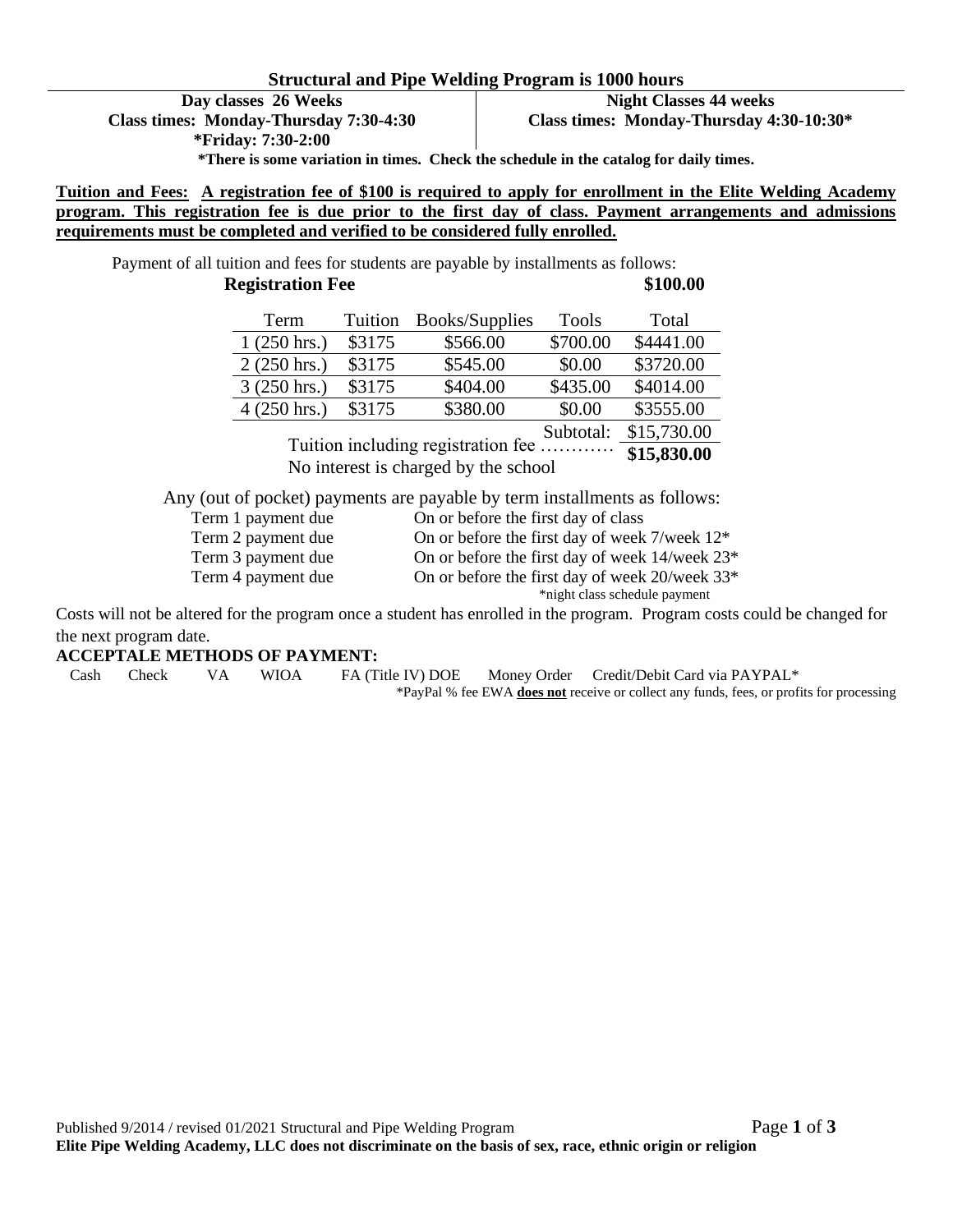### **Texas Cancellation Policy**

A full refund will be made to any student who cancels the enrollment contract within 72 hours (until midnight of the third day excluding Saturdays, Sundays and legal holidays) after the enrollment contract is signed. A full refund will also be made to any student who cancels enrollment within the student's first three scheduled class days, except that the school may retain \$100 registration fees charged, as well as items of extra expense that are necessary for the portion of the program attended and stated separately on the enrollment agreement.

### **For all Title IV recipients the R2T4 calculation must be done first to determine aid that has been earned, see R2T4 policy in school catalog**

### **Texas Refund Policy**

1. Refund computations will be based on scheduled course time of class attendance through the last date of attendance. Leaves of absence, suspensions and school holidays will not be counted as part of the scheduled class attendance.

2. The effective date of termination for refund purposes will be the earliest of the following:

- (a) The last day of attendance, if the student is terminated by the school;
- (b) The date of receipt of written notice from the student; or
- (c) Ten school days following the last date of attendance.

3. If tuition and fees are collected in advance of entrance, and if after expiration of the 72 hour cancellation privilege the student does not enter school, not more than \$100 in any administrative fees charged shall be retained by the school for the entire residence program or synchronous distance education course*.*

4. If a student enters a residence or synchronous distance education program and withdraws or is otherwise terminated after the cancellation period, the school or college may retain not more than \$100 in any administrative fees charged for the entire program. The minimum refund of the remaining tuition and fees will be the pro rata portion of tuition, fees, and other charges that the number of hours remaining in the portion of the course or program for which the student has been charged after the effective date of termination bears to the total number of hours in the portion of the course or program for which the student has been charged, except that a student may not collect a refund if the student has completed 75 percent or more of the total number of hours in the portion of the program for which the student has been charged on the effective date of termination.<sup>1</sup>

5. Refunds for items of extra expense to the student, such as books, tools, or other supplies are to be handled separately from refund of tuition and other academic fees. The student will not be required to purchase instructional supplies, books and tools until such time as these materials are required. Once these materials are purchased, no refund will be made. For full refunds, the school can withhold costs for these types of items from the refund as long as they were necessary for the portion of the program attended and separately stated in the enrollment agreement. Any such items not required for the portion of the program attended must be included in the refund.

6. A student who withdraws for a reason unrelated to the student's academic status after the 75 percent completion mark and requests a grade at the time of withdrawal shall be given a grade of "incomplete" and permitted to re-enroll in the course or program during the 12-month period following the date the student withdrew without payment of additional tuition for that portion of the course or program.ge 2 of 4

7. A full refund of all tuition and fees is due and refundable in each of the following cases:

(a) An enrollee is not accepted by the school;

(b) If the course of instruction is discontinued by the school and this prevents the student from completing the course; or

(c) If the student's enrollment was procured as a result of any misrepresentation in advertising, promotional materials of the school, or representations by the owner or representatives of the school.

*A full or partial refund may also be due in other circumstances of program deficiencies or violations of requirements for career schools and colleges.*

# 8. **Refund Policy for Students Called to Active Military Service**

<sup>2</sup>Form PS-1040R provides the precise calculation.

Published 9/2014 / revised 01/2021 Structural and Pipe Welding Program Page **2** of **3**

**Elite Pipe Welding Academy, LLC does not discriminate on the basis of sex, race, ethnic origin or religion**